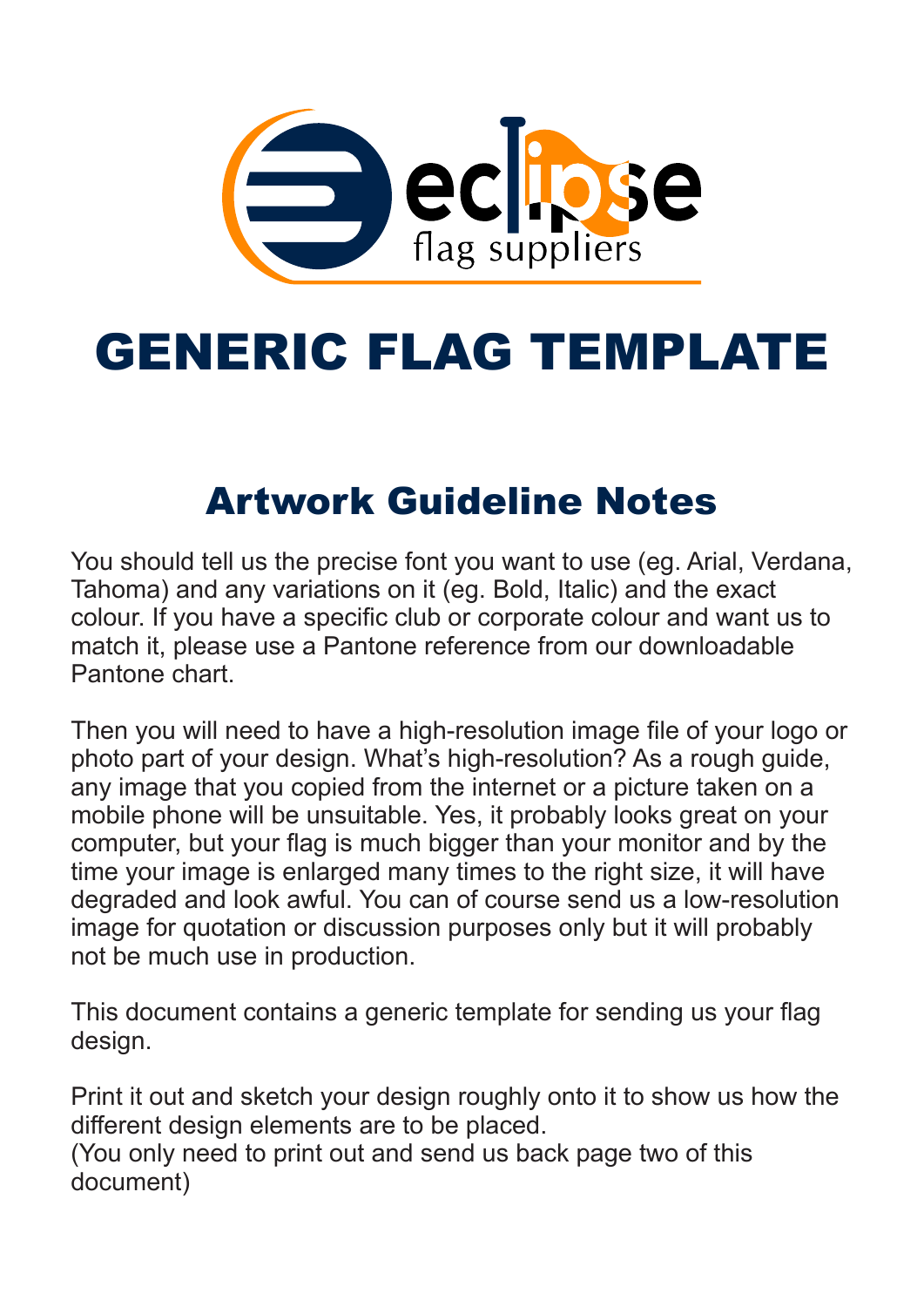



### Please set all text to outline

**Flag Template** 

If Pantone or CMYK colour matching is required please specify in the box below

| 000<br>000                                      | 000                    | 000                     | 000            | 000            | No pantone provided,<br>print from file, colour<br>matching is not important |
|-------------------------------------------------|------------------------|-------------------------|----------------|----------------|------------------------------------------------------------------------------|
|                                                 |                        |                         |                |                |                                                                              |
|                                                 |                        | <b>CMYK Colours</b>     |                |                |                                                                              |
| $C =$<br>$C =$                                  | $C =$                  | $C =$                   | $C =$          | $C =$          | No CMYK values provided,                                                     |
| $M =$<br>$M=$<br>$Y =$<br>$Y_{\equiv}$<br>$K =$ | $M =$<br>$Y =$<br>$K=$ | $M =$<br>$Y =$<br>$K =$ | $M =$<br>$V =$ | $M =$<br>$Y =$ | print from file, colour<br>matching is not important                         |